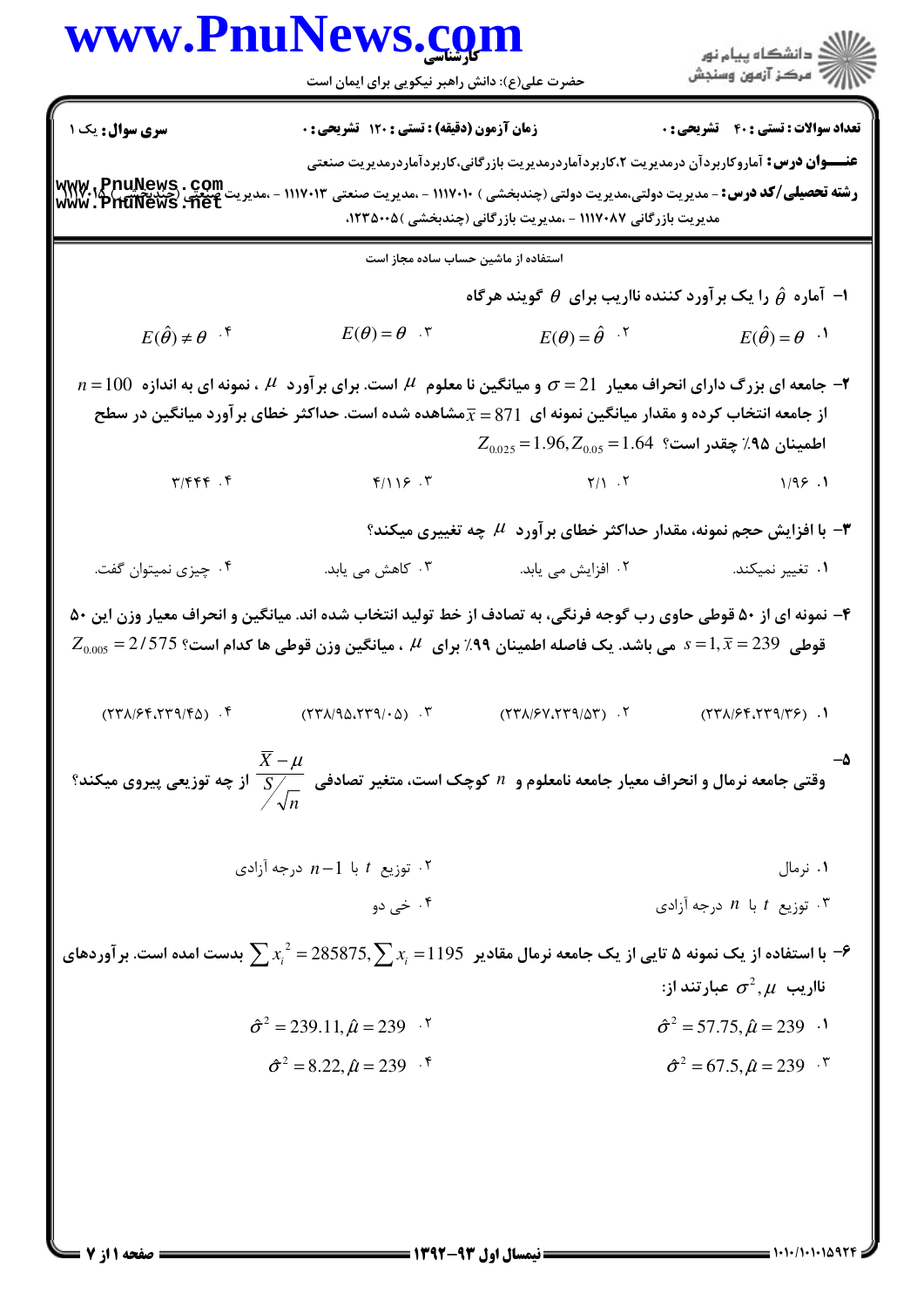| www.PnuNews.com                                                                                                                                                                                                                          | حضرت علی(ع): دانش راهبر نیکویی برای ایمان است                                                                                   |                                                                                         | الا دانشگاه پيام نور<br>   > مرکز آزمون وسنڊش                                                                                                                                                                                                                  |
|------------------------------------------------------------------------------------------------------------------------------------------------------------------------------------------------------------------------------------------|---------------------------------------------------------------------------------------------------------------------------------|-----------------------------------------------------------------------------------------|----------------------------------------------------------------------------------------------------------------------------------------------------------------------------------------------------------------------------------------------------------------|
| <b>سری سوال : ۱ یک</b><br>www.PnuNews.com                                                                                                                                                                                                | زمان آزمون (دقیقه) : تستی : ۱۲۰ تشریحی : ۰                                                                                      | ،مدیریت بازرگانی ۱۱۱۷۰۸۷ - ،مدیریت بازرگانی (چندبخشی ) ۱۲۳۵۰۰۵                          | <b>تعداد سوالات : تستی : 40 قشریحی : 0</b><br><b>عنــــوان درس:</b> آماروکاربردآن درمدیریت ۲،کاربردآماردرمدیریت بازرگانی،کاربردآماردرمدیریت صنعتی<br><b>رشته تحصیلی/کد درس:</b> مدیریت دولتی،مدیریت دولتی (چندبخشی ) ۱۱۱۷۰۱۰ - ،مدیریت صنعتی ۱۱۱۷۰۱۳ - ،مدیریت |
| ۷- پژوهشگری تاثیر روش خاصی را بر میانگین زمان انجام کاری مشخص، بررسی میکند. نمونه ای تصادفی از ۱۶ گروه، این کار<br>را به طور متوسط در زمان ۲۵/۹ دقیقه و با انحراف معیار ۳/۶ دقیقه انجام داده اند. اگر توزیع دادهها نرمال باشد کران بالای |                                                                                                                                 | فاصله اطمینان ۹۵٪ برای میانگین زمان انجام کار با این روش کدام است؟                      | $t_{(0.025,15)} = 2.131, t_{(0.05,15)} = 1.753$                                                                                                                                                                                                                |
| $YY/\lambda Y$ .                                                                                                                                                                                                                         | $YY/9\Lambda$ .                                                                                                                 | $\gamma \gamma / \gamma$ $\gamma$ $\gamma$ $\gamma$ $\gamma$ $\gamma$ $\gamma$ $\gamma$ |                                                                                                                                                                                                                                                                |
|                                                                                                                                                                                                                                          |                                                                                                                                 |                                                                                         | ۸– ویژگیهای برآورد کننده های نقطه ای خوب کدام است؟                                                                                                                                                                                                             |
|                                                                                                                                                                                                                                          | ۰۲ کارایی و سازگاری                                                                                                             |                                                                                         | ۰۱ نااریب بودن و سازگاری                                                                                                                                                                                                                                       |
|                                                                                                                                                                                                                                          | ۰۴ نااریب بودن، سازگاری و کارایی                                                                                                |                                                                                         | ۰۳ نااریب بودن و کارایی                                                                                                                                                                                                                                        |
|                                                                                                                                                                                                                                          | ۹– در یک نمونه تصادفی به اندازه ۱۰۰ از کارگران یک کارخانه، تعداد ۲۰ نفر بیسواد هستند، بر آورد نقطه ای نسبت بیسوادان             |                                                                                         | در این کارخانه چقدر است؟                                                                                                                                                                                                                                       |
|                                                                                                                                                                                                                                          |                                                                                                                                 |                                                                                         |                                                                                                                                                                                                                                                                |
|                                                                                                                                                                                                                                          | ا اگر برای نمونه ای ۱۰۰ عددی برآورد نقطه ای نسبت $0.2$ $\overline{P} = 0.2$ باشد، آنگاه $S_{\overline{P}}$ چقدر است؟ $^{\circ}$ |                                                                                         |                                                                                                                                                                                                                                                                |
| $\cdot$ /f $\cdot$ f                                                                                                                                                                                                                     | .19.5                                                                                                                           | .1.5                                                                                    | $\cdot/\cdot\cdot$ \\pi . \                                                                                                                                                                                                                                    |
| استفاده می کنند. یک فاصطه اطمینان ۹۹٪ برای نسبت واقعی کسانی که از این شامپوی سر خاص استفاده می کنند، کدام                                                                                                                                | <b>۱۱- در یک بررسی نمونه ای، از ۴۰۰ شخص بالای ۴۰ سال که به تصادف انتخاب شده اند ۲۶۰ نفر از انان از شامپوی سر خاصی</b>           |                                                                                         | $Z_{0.005}$ = 2.576, $Z_{0.01}$ = 2.33 ؟                                                                                                                                                                                                                       |
|                                                                                                                                                                                                                                          | $(1/5)$ (1/959.1) (1/69.1) (1/69.1) (1/69.1) (1/69.1) (1/69.1) (1/69.1) (1/959.1) (1/959.1) (1/959.1)                           |                                                                                         |                                                                                                                                                                                                                                                                |
|                                                                                                                                                                                                                                          | دارای توزیع نرمال است. یک فاصله اطمینان $\%99$ برای واریانس طول پیچها کدام است؟                                                 |                                                                                         | ۱۲– انحراف معیار طول  25 پیچ که توسط دستگاهی تولید شده اند برابر با  4.35 = s سانتیمتر است. فرض کنید طول پیچها<br>$X^2_{(0.005,24)} = 45.56, X^2_{(0.995,24)} = 9.89$                                                                                          |
|                                                                                                                                                                                                                                          | $(3/16,6/78)$ * $(3/16,9/97)$ * $(6/78,45/92)$ * $(9/97,45/92)$ *                                                               |                                                                                         |                                                                                                                                                                                                                                                                |
|                                                                                                                                                                                                                                          |                                                                                                                                 |                                                                                         | ا— با توجه به اطلاعات زیر یک فاصله اطمینان $\%90$ برای $\,\sigma\,$ کدام است؟ $\,$                                                                                                                                                                             |
|                                                                                                                                                                                                                                          | $\overline{x}$ = 0.7, s = 0.4, $X^2$ <sub>(0.05,9)</sub> = 16.919, $X^2$ <sub>(0.95,9)</sub> = 3.325                            |                                                                                         |                                                                                                                                                                                                                                                                |
| $(0/46,1/04)$ f                                                                                                                                                                                                                          | $(0/29,0/66)$ * $(0/21,1/08)$ * $(0/085,0/433)$ ·                                                                               |                                                                                         |                                                                                                                                                                                                                                                                |
|                                                                                                                                                                                                                                          |                                                                                                                                 |                                                                                         |                                                                                                                                                                                                                                                                |

 $= 1.1 - 11.1 - 1097$ 

صفحه 2 از 7 =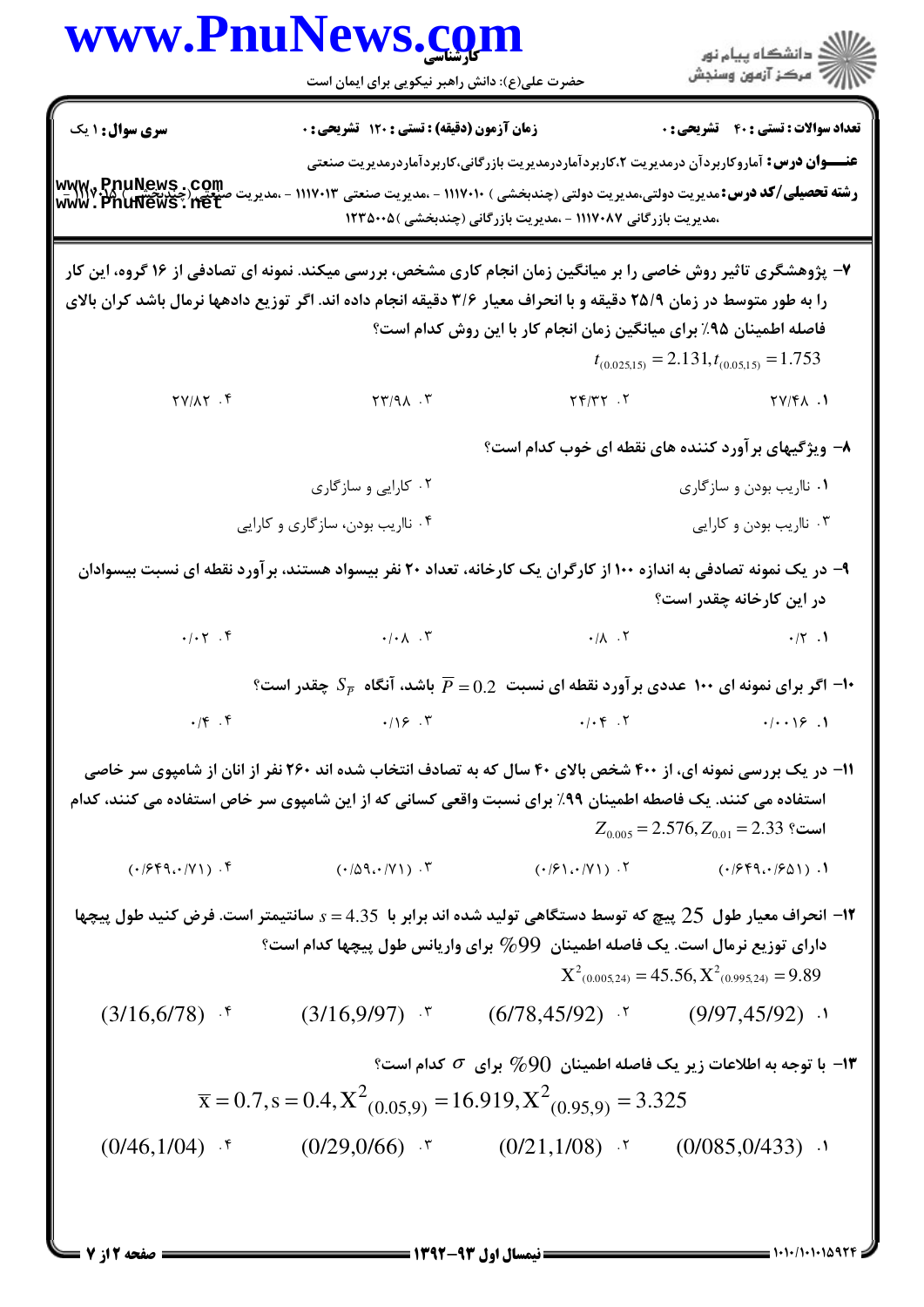## www.PnuNews.com

حضرت علی(ع): دانش راهبر نیکویی برای ایمان است

**سری سوال : ۱ یک** 

**تعداد سوالات : تستی : 40 - تشریحی : 0** زمان آزمون (دقیقه) : تستی : ۱۲۰ تشریحی : ۰ عنـــوان درس: آماروکاربردآن درمدیریت ۲،کاربردآماردرمدیریت بازرگانی،کاربردآماردرمدیریت صنعتی

www.PnuNews.com **رشته تحصیلی/کد درس: م**دیریت دولتی،مدیریت دولتی (چندبخشی ) ۱۱۷۰۱۰ - ،مدیریت صنعتی ۱۱۱۷۰۱۳ - ،مدیریت ،مدیریت بازرگانی ۱۱۱۷۰۸۷ - ،مدیریت بازرگانی (چندبخشی )۲۳۵۰۰۵

**۱۴** کدام گزینه درست است؟

- ۰۱ خطای نوع اول عبارتست از رد کردن  $H_0$  وقتی که  $H_0$  غلط است.  $\cdot$ ۰۲ خطای نوع دوم عبارتست از پذیرش  $H_{0}$  وقتی که  $H_{0}$  غلط است.  $^{\prime}$ خطای نوع اول عبارتست از پذیرش  $H_0$  وقتی که  $H_0$  غلط است. " ۰۴ خطای نوع دوم عبارتست از رد کردن  $H_0$  وقتی که  $H_0$  درست است.  $^\mathfrak{e}$
- ه ا— نمونه ای تصادفی به اندازه  $100$  = از جامعه ای، دارای میانگین  $29$  و انحراف معیار  $3$  است. مقدار آماره آزمون برای أزمون 35 $\mu = H_0 : H_2 \neq 35$  در مقابل 35 $H_1 : \mu \neq H_2$  چقدر است؟
	- $-2$   $.5$  $20.7$  $-20.1$  $2.5$

 $0.05$  - اگر 80= $n = 80$  و مقدار آماره آزمون 18 $0.81$  باشد، در آزمون 1280= $H_0$  در مقابل 1280 $H_1: \mu \ne 1280$  در سطح $n = 80$ رد مىشود اگر $H_{\alpha}$ 

 $|Z| > Z_{0.05}$ .  $|Z| > Z_{0.025}$  . f  $Z < -Z_{0.05}$ .  $Z > Z_{0.05}$  .

 $H_1$  اگر توزیع جامعه نرمال،  $\sigma^2$  مجهول و  $n$  کوچک باشد، آماره آزمون برای آزمون  $\mu_0$  :  $\mu\geq\mu_0$  در مقابل  $H_0$   $\mu$ كدام است؟

$$
Z = \frac{\overline{x} - \mu_0}{\sigma \sqrt{n}} \qquad Z = \frac{\overline{x} - \mu_0}{s \sqrt{n}} \qquad t = \frac{\overline{x} - \mu_0}{s \sqrt{n}} \qquad t = \frac{\overline{x} - \mu_0}{\sigma \sqrt{n}} \qquad t = \frac{\overline{x} - \mu_0}{\sigma \sqrt{n}}
$$

1۸− متخصصی مایل است که میانگین سطح PH دریاچه را آزمون کند تا ببیند با سطح خنثی یعنی 7 تفاوت دارد یا نه. تجربه گذشته نشان میدهد که سطح PH در آب دریاچه تقریبا به صورت نرمال توزیع میشود. اگر نتایج نمونه تصادفی استخراج شده به شرح زیر باشدمقدار آماره آزمون چقدر است؟

$$
n = 18, \overline{x} = 6.8861, s = 0.10478
$$

 $4/61.7$  $-2/898$  f  $2/898$   $\cdot$  $-4/61$  .

 $^{\circ}$ ا = با توجه به اطلاعات زیر مقدار آماره آزمون برای آزمون  $\mu_{\rm p}=\mu_{\rm p}$  در مقابل  $\mu_{\rm p}\neq\mu_{\rm p}$  كدام است $^{\circ}$  $n_1 = \text{Poo}, \overline{X}_1 = \text{Poo}$   $\text{Poo}, S_1 = \text{O}$  |  $\text{Po}$  $n_{\nu} = \text{Poo}, \overline{X}_{\nu} = 15910, S_{\nu} = \Delta A.$  $-YV/FV$ .  $YV/SV \cdot Y$  $-7/99.7$  $Y/99.1$ 

صفحه 3 از 7 =

 $= 1.1.11.11111475$ 

ار<br>الله دانشگاه پیام نور<br>الله مرکز آزمون وسنجش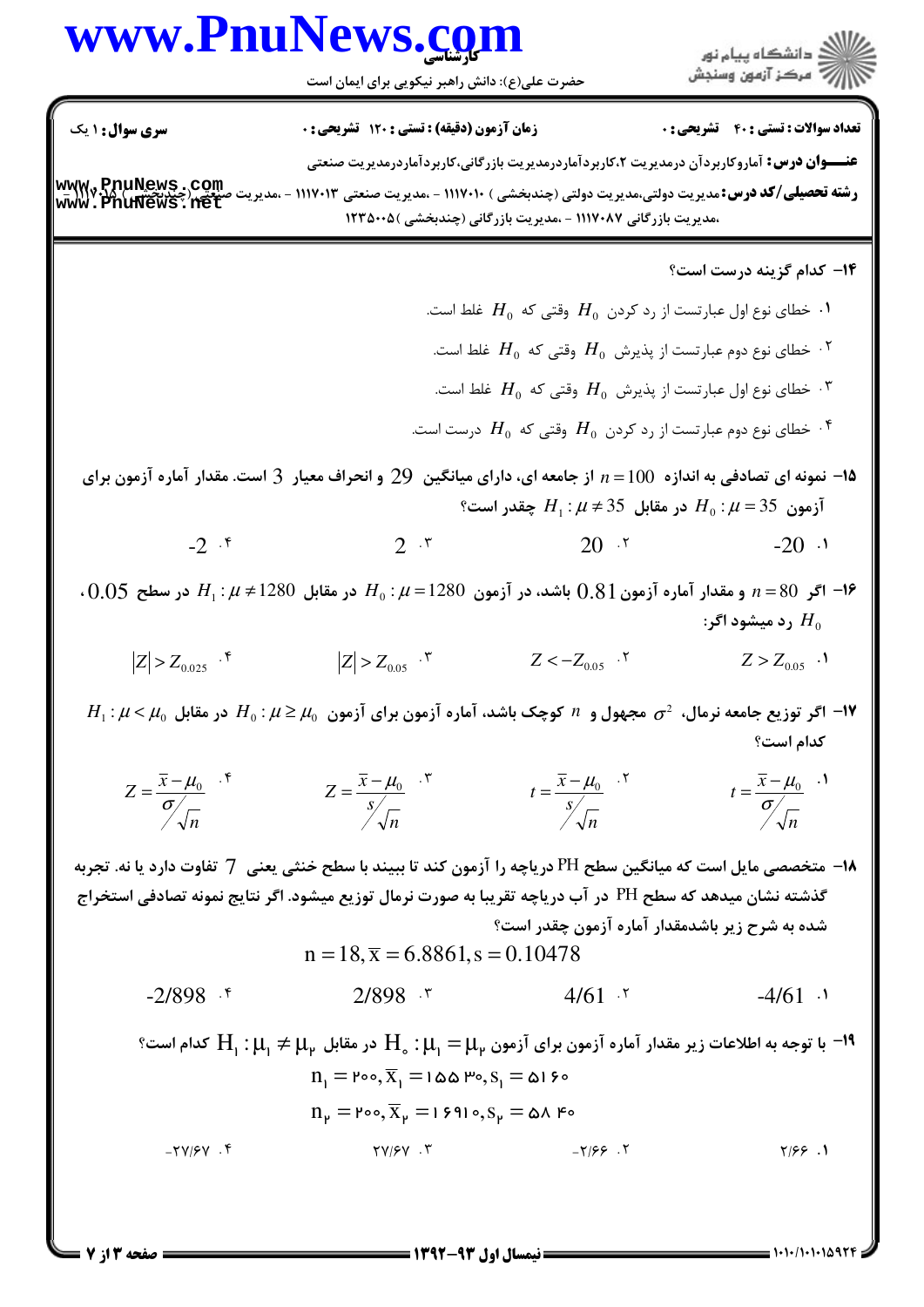|                                                          | www.PnuNews.com<br>حضرت علی(ع): دانش راهبر نیکویی برای ایمان است                                                                                                                                                                                                                                                                                                                             |                                                               | ِ<br>∭ دانشڪاه پيام نور<br>∭ مرڪز آزمون وسنڊش                                                                                                                                                                                         |
|----------------------------------------------------------|----------------------------------------------------------------------------------------------------------------------------------------------------------------------------------------------------------------------------------------------------------------------------------------------------------------------------------------------------------------------------------------------|---------------------------------------------------------------|---------------------------------------------------------------------------------------------------------------------------------------------------------------------------------------------------------------------------------------|
| <b>سری سوال :</b> ۱ یک                                   | <b>زمان آزمون (دقیقه) : تستی : 120 تشریحی : 0</b>                                                                                                                                                                                                                                                                                                                                            |                                                               | <b>تعداد سوالات : تستی : 40 - تشریحی : 0</b>                                                                                                                                                                                          |
| www.PnuNews.com<br>صَفِيَى (چَنْدَیْجِ www.PnuNews.net   | <b>عنـــوان درس:</b> آماروکاربردآن درمدیریت ۲،کاربردآماردرمدیریت بازرگانی،کاربردآماردرمدیریت صنعتی<br><b>رشته تحصیلی/کد درس:</b> مدیریت دولتی،مدیریت دولتی (چندبخشی ) ۱۱۷۰۱۰ - ،مدیریت صنعتی ۱۱۱۷۰۱۳ - ،مدیریت                                                                                                                                                                               | ،مدیریت بازرگانی ۱۱۱۷۰۸۷ - ،مدیریت بازرگانی (چندبخشی )۱۲۳۵۰۰۵ |                                                                                                                                                                                                                                       |
|                                                          | °۰ ا $S_P$ بعقدر است $n_{\rm p} = 1 \vee, \overline{X}_{\rm p} = \Delta$ ۴۵٫ $S_{\rm p} = \Delta \circ, n_{\rm i} = 1 \Delta, \overline{X}_{\rm i} = 1$ مقدار $S_{\rm i} = 1$ جقدر است $S_{\rm i}$                                                                                                                                                                                           |                                                               |                                                                                                                                                                                                                                       |
| 11/8V.F                                                  | $\Delta Y/Y$ $\mathcal{P}$ $\mathcal{P}$                                                                                                                                                                                                                                                                                                                                                     | $Y^*$ $(Y^*$                                                  | <b>1. ۲۷۴۵</b>                                                                                                                                                                                                                        |
|                                                          | ۲۱– داده های دو نمونه تصادفی مستقل ، که از دو جامعه نرمال با واریانسهای مساوی استخراج شده اند، در جدول زیر آمده<br>است.مقدار آماره آزمون برای آزمون $\mu_2 \leq \mu_1 \leq \mu_2$ در مقابل $\mu_1 > \mu_1 > H_1$ کدام است؟<br>نمونه $\parallel$ 22 $\parallel$ 25 $\parallel$ 30 $\parallel$ 27 $\parallel$ 21 $\parallel$<br>نمونه $\parallel$ 21 $\parallel$ 17 $\parallel$ 18 $\parallel$ |                                                               |                                                                                                                                                                                                                                       |
| $2/96$ .*                                                | $-2/96$ $\cdot$ $\cdot$                                                                                                                                                                                                                                                                                                                                                                      | $3/19$ $.7$                                                   | $-3/19$ $\cdot$                                                                                                                                                                                                                       |
|                                                          | ۲۲- در محموله ای از ۱۴۰ گوی شیشه ای تزیینی که از فروشنده ای دریافت شده است، ۲ گوی ترک دارند. فرض کنید که<br>گویهای محموله از فرایند تولید جاری فروشنده باشد. مقدار آماره آزمون برای این آزمون که نسبت گویهای شیشه ای                                                                                                                                                                         |                                                               | معیوب کمتر از ۰/۰۲ است، چقدر است؟                                                                                                                                                                                                     |
| $-1$ $\cdot$ $\uparrow$ $\uparrow$ $\uparrow$ $\uparrow$ | $ \cdot$ / $\alpha$ $\cdot$ $\cdot$                                                                                                                                                                                                                                                                                                                                                          |                                                               | $\cdot$ / $\cdot$ \rightarrow \rightarrow \rightarrow \rightarrow \rightarrow \rightarrow \rightarrow \rightarrow \rightarrow \rightarrow \rightarrow \rightarrow \rightarrow \rightarrow \rightarrow \rightarrow \rightarrow \righta |
|                                                          |                                                                                                                                                                                                                                                                                                                                                                                              |                                                               | مر مقابل $\sigma^2=\sigma_0^{-2}$ آماره آزمون کدام است؟ $H_0$ : $\sigma^2=\sigma_0^{-2}$ برای آزمون کدام است $H_0$                                                                                                                    |
| $X^2 = \frac{ns^2}{\sigma^2}$                            | $X^{2} = \frac{(n-1)s^{2}}{\sigma^{2}}$                                                                                                                                                                                                                                                                                                                                                      |                                                               | $X^{2} = \frac{ns^{2}}{\sigma_{0}^{2}}$ $X^{2} = \frac{(n-1)s^{2}}{\sigma_{0}^{2}}$ $X^{1}$                                                                                                                                           |
|                                                          | <b>۲۴</b> - آزمایشگری معتقد است که وایانس اندازه هایی که در طول آزمایش ثبت میکند، کوچکتر از ۲ است. در یک آزمایش از یک<br>نمونه ۳ تایی مقدار آماره آزمون ۱۰/۵۷ است. اگر اندازه ها دارای توزیع نرمال باشد ، نتیجه آزمون چه خواهد بود؟                                                                                                                                                          |                                                               | $X^2_{(0.01,2)} = 7.38, X^2_{(0.99,2)} = 0.02$                                                                                                                                                                                        |
|                                                          | ۱۰/۵۷ $H_0$ ( د نمیشود چون $\mathcal{H}$ ۷٬۲۸                                                                                                                                                                                                                                                                                                                                                |                                                               | ۱۰/۵۷>۷/۳۸ رد میشود چون $\mathcal{H}_0$ ۰۱ $H_0$                                                                                                                                                                                      |
|                                                          | ۱۰/۵۷ $\leq$ ۰/۰۲ رد نمیشود چون ۱۰/۵۷ $H_0$                                                                                                                                                                                                                                                                                                                                                  |                                                               | ۱۰/۵۷ $\geq$ ۰/۰۲ رد نمیشود چون ۱۰/۵۷ $\geq$ ۰/۲                                                                                                                                                                                      |
|                                                          |                                                                                                                                                                                                                                                                                                                                                                                              |                                                               | ۲۵– کدام گزینه در مورد مخاطره تولید کننده درست است؟                                                                                                                                                                                   |
|                                                          | ٢. احتمال پذيرش يک محموله غيرقابل پذيرش                                                                                                                                                                                                                                                                                                                                                      |                                                               | ۰۱ احتمال رد یک محموله قابل پذیرش                                                                                                                                                                                                     |
|                                                          | ۰۴ احتمال پذیرش یک محموله قابل پذیرش                                                                                                                                                                                                                                                                                                                                                         |                                                               | ۰۳ احتمال رد یک محموله غیر قابل پذیرش                                                                                                                                                                                                 |

 $= 1.1 - 11.1 - 10974$ 

**= صفحه 4 از 7 =**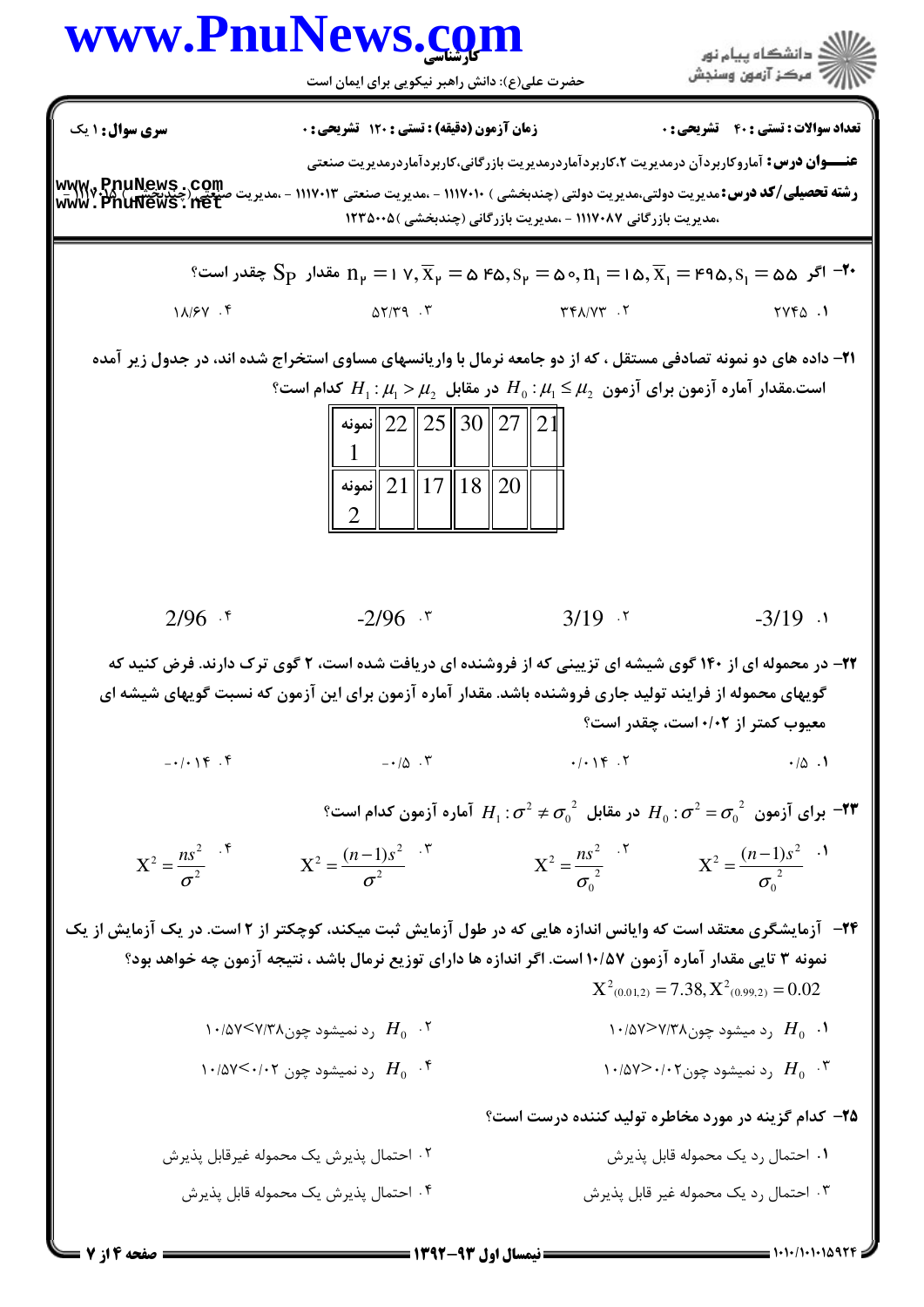#### www.PnuNews.com ا<br>||<br>||7|| مرکز آزمون وسنجش حضرت علی(ع): دانش راهبر نیکویی برای ایمان است **سری سوال : ۱ ی**ک تعداد سوالات : تستى : 40 - تشريحي : 0 زمان آزمون (دقیقه) : تستی : 120 تشریحی: 0 عنـــوان درس: آماروکاربردآن درمدیریت ۲،کاربردآماردرمدیریت بازرگانی،کاربردآماردرمدیریت صنعتی

### ،مدیریت بازرگانی ۱۱۱۷۰۸۷ - ،مدیریت بازرگانی (چندبخشی )۲۳۵۰۰۵

### ۲۷- اگر نقطه ای خارج از حدود کنترل قراربگیرد، نتیجه میگیریم که:

$$
H_0: \mu_1 = \mu_2 = \mu_3 = \mu_4
$$
 از چه آزمونی استفاده میشود?  
\n $F \quad .7$ 

#### $^{\mathsf{P}}$ در آزمون آنالیز واریانس اگر  $\mathsf{P} = \mathsf{P}, \mathsf{S}_\chi^{-\mathsf{P}} = \mathsf{P}, \mathsf{S}_\chi^{-\mathsf{P}} = \mathsf{P}$  مقدار  $F$  چقدر است  $^{-\mathsf{P} \mathsf{P}}$  $Y/Y$  .  $Y$  $.111.5$  $9.7$  $Y/Y\Delta$ .

### ۳۰- با توجه به جدول آنالیز واریانس زیر درجه آزادی درون گروهها چقدر است؟

| F | MS   | df | SS            | منبع    |
|---|------|----|---------------|---------|
|   |      |    |               | تغييرات |
|   |      | ٣  | <b>AA</b> +/1 | بين     |
|   |      |    | ۵             | گروهها  |
|   | 59/F |    |               | درون    |
|   | ۷۵   |    |               | گروهها  |
|   |      | 19 | ۱۸۳۱/         | کل      |
|   |      |    | ۷۵            |         |

#### $\gamma$   $\gamma$  $Y \cdot Y$  $19.1$

است؟ SSE مقدار SST = 1831/ 75, SSR = 880/15 مقدار SSE چقدر است؟

 $951/6$   $\cdot$   $\cdot$  $440/75$   $\cdot$   $\cdot$  $2711/9$   $\cdot$ 

صفحه 5 از 7 =

 $19.5$ 

 $915/45$  f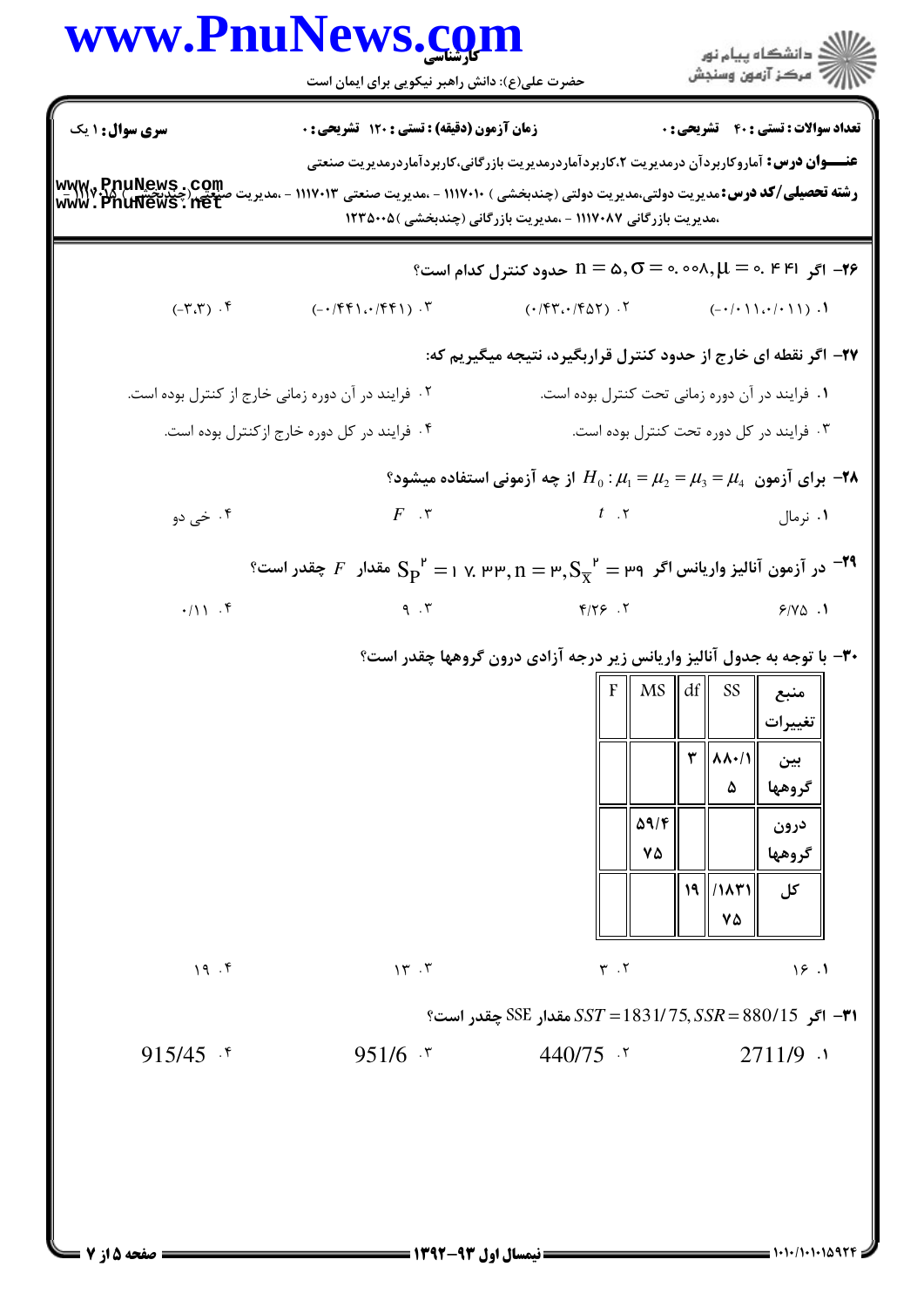# www.PnuNews.com

ر<br>اللاد دانشگاه پیام نور<br>اللاد مرکز آزمون وسنجش

حضرت علی(ع): دانش راهبر نیکویی برای ایمان است

**سری سوال : ۱ یک تعداد سوالات : تستي : 40 - تشريحي : 0** زمان آزمون (دقیقه) : تستی : 120 تشریحی: 0 عنـــوان درس: آماروکاربردآن درمدیریت ۲،کاربردآماردرمدیریت بازرگانی،کاربردآماردرمدیریت صنعتی ،مدیریت بازرگانی ۱۱۱۷۰۸۷ - ،مدیریت بازرگانی (چندبخشی )۲۳۵۰۰۵ ٣٢- با توجه به جدول ً مقدار آماره آزمون چقدر است؟  $df$ **MS** SS F منبع تغيير ات  $\mathbf{r}$   $\mathbf{v}$ بين ۵ گروهها  $\Delta$ 9/۴ درون  $\mathsf{v}\Delta$ گروهها  $19$  /11/21 کل ٧۵  $\cdot$  /  $\cdot$   $\cdot$   $\cdot$   $\cdot$  $.195.5$  $1/\cdot \Lambda$ .  $F/9T.1$ ۳۳- اگر قصد آزمون برابر ی میانگین ۴ گروه هر یک به اندازه ۵ با واریانس های مشترک را داشته باشیم و ًمقدار آلفا ۰،۰۱ در نظر گرفته شود آنگاه مقدار آماره با کدام گزینه مقایسه می گردد.  $F_{(\alpha,19,\mu)}$  .  $F_{(\alpha,15,\mu)}$  .  $F_{(\alpha,\mu,19)}$  f  $F_{(\alpha,\mu,\beta)}$  . ۳۴- در جدول زیر مقدار ضریب همبستگی چقدر است؟  $\mathbf X$  $\lambda$ ۲ ۳ F ۵  $\mathbf{y}$  $\cdot$ /9  $1/9$  $Y/9$  $\mathbf{r}/\mathbf{q}$  $F/9$  $1.5$  $.19.7$  $-1.7$  $-19.1$ قا - با توجه به اطلاعات زیر مقدار  $\,\hat{\beta}\,$  چقدر است $\,$  $S_{xy} = 15.81, S_{yy} = 6.85, S_{xx} = 40.9$  $-2/59$   $\cdot$   $\cdot$  $0/39.7$  $-0/39$  .  $2/59$  f ° با توجه به مقادیر  $\gamma = \gamma_{\rm YY} = \gamma, \hat{\beta} = \gamma, S_{\rm YY} = S_{\rm XX}$ ، مقدار  $S$ SSE چقدر است  $^{-19}$  $Y - T$  $-1$ .  $\cdot$  $-\gamma$ .  $\zeta$  $\mathcal{N}$   $\mathcal{N}$ ہ مقدار  $\hat{\alpha}$  چقدر است؟  $n = 15, \sum y_i = 1840.5, \sum x_i = 162, \hat{\beta} = 0.967$  مقدار  $\hat{\tau}$  $112/256$   $\cdot$   $\cdot$  $133/144$  \*  $10/4441$   $\cdot$  $122/7$  f

صفحه ۱۶ز ۷

 $= 1.1.11.1110979$